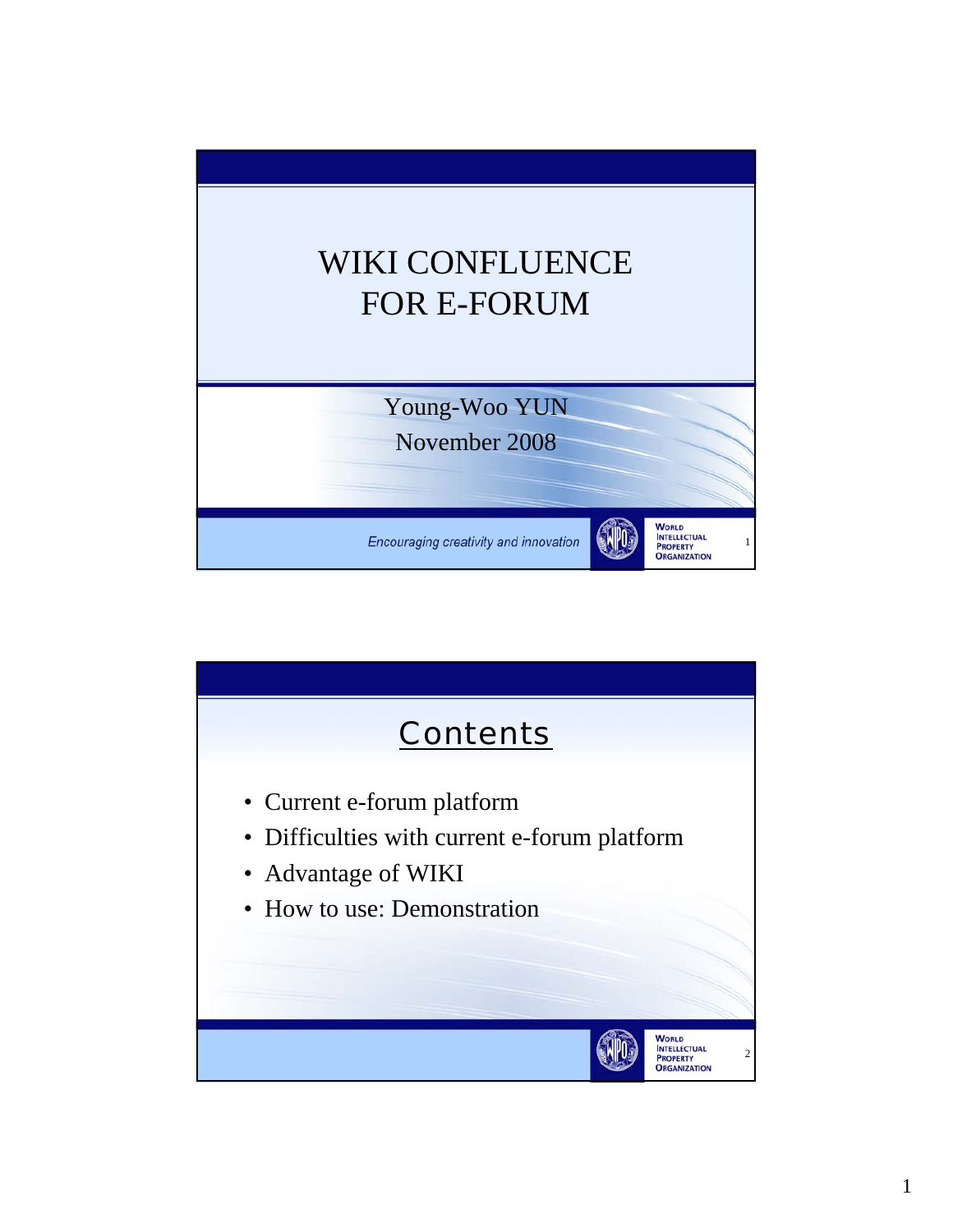

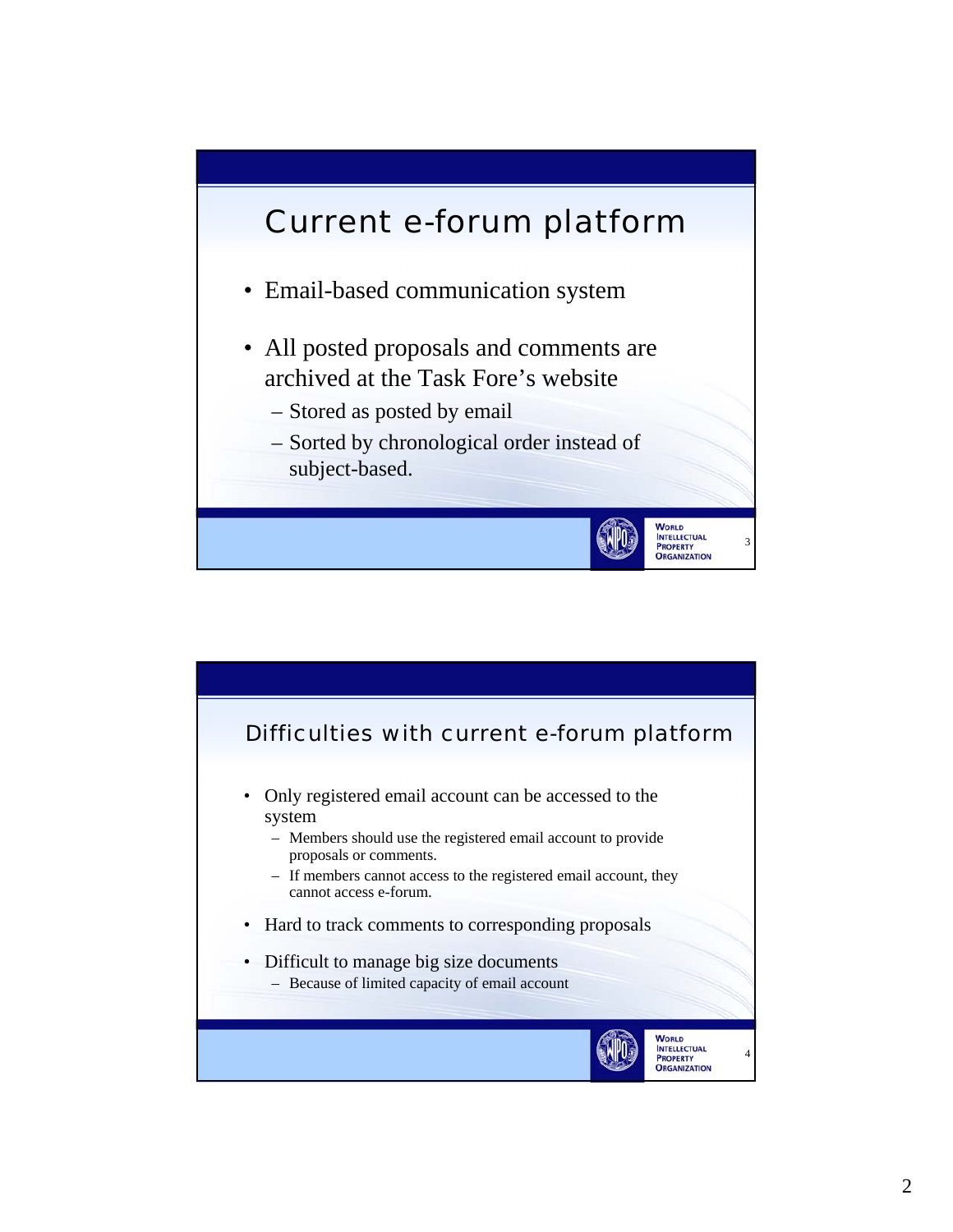## Advantage of WIKI

- Accessibility
	- E-forum can be accessed anytime and anywhere if the Internet is available.
	- All information and documents including attachments are archived in website
- More interactive discussion
	- Members can reply directly to corresponding proposals or comments
- Readibility
	- Easy to track the initial proposal and relevant comments

5

World<br>Intellectual<br>Property<br>Organization

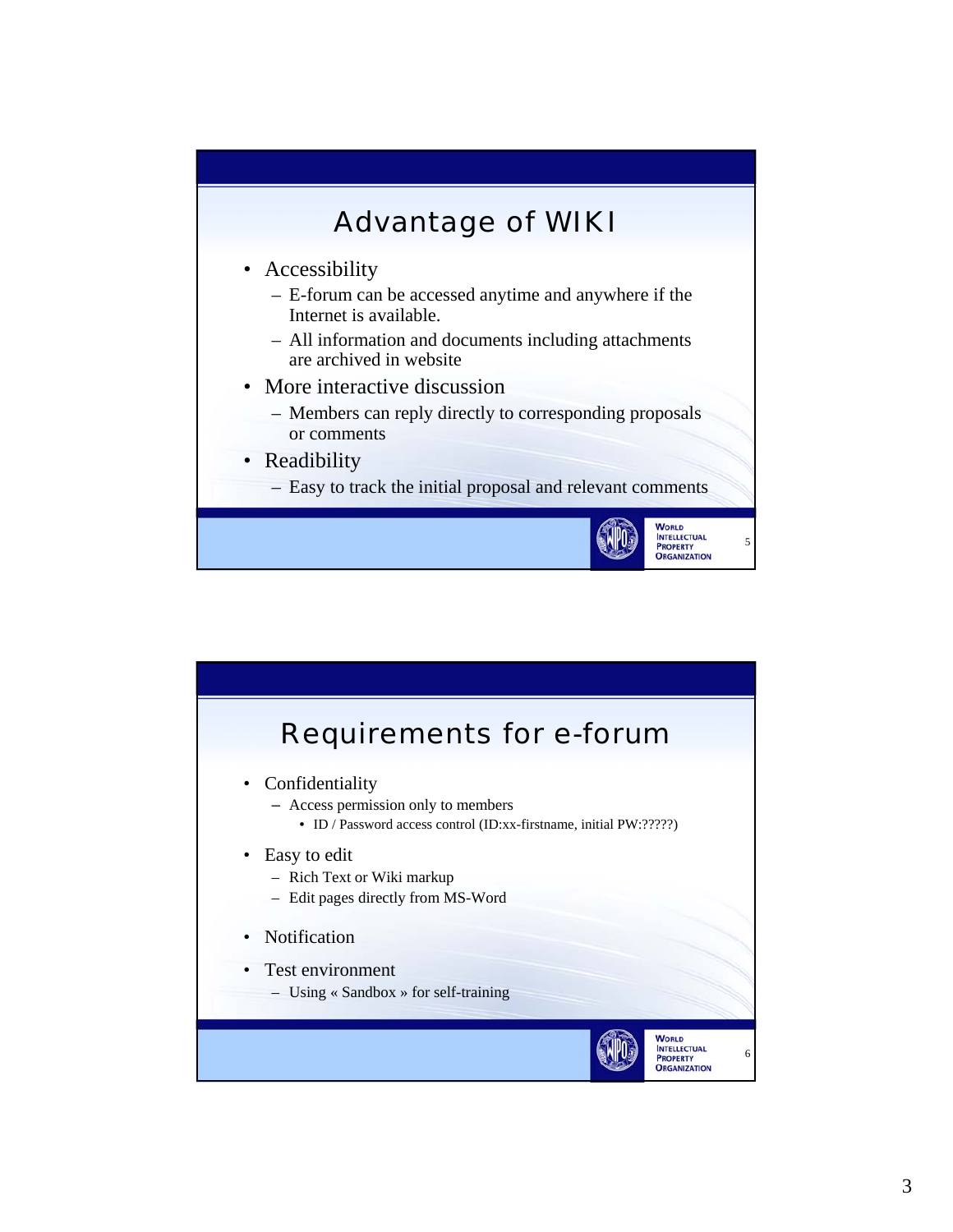## Notification of Changes to Space

- By e-mail alert and RSS Feed
- E-mail Alert
	- once a day
	- The IB will set up for all members
- RSS Feed
	- Immediate notification
	- Support three feed format: RSS 1.0, RSS 2.0, Atom
	- Each member should setup in own Internet Browser

7

**WORLD** 

INTELLECTUAL<br>PROPERTY<br>ORGANIZATION

**APO**